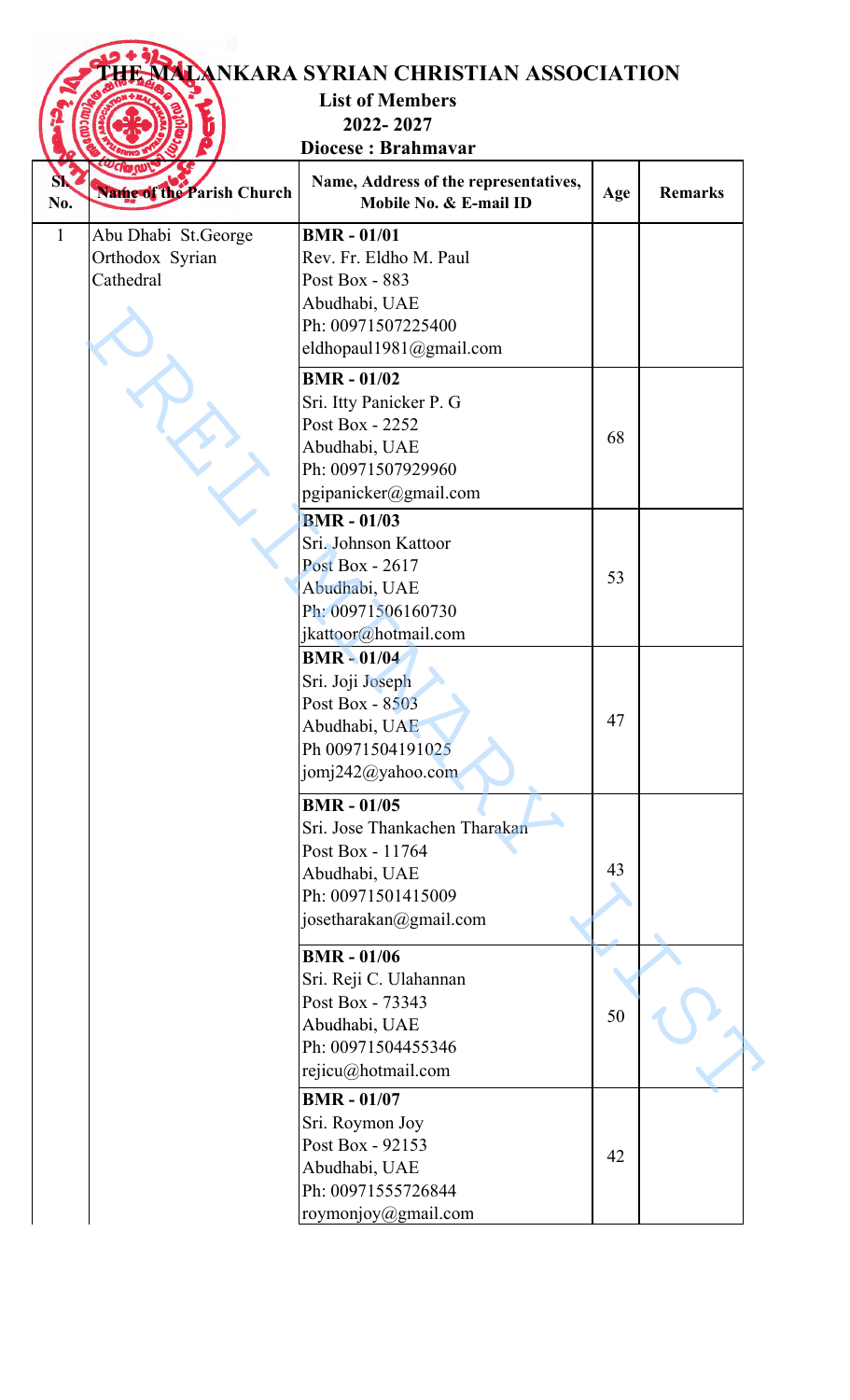|                |                       | <b>BMR - 01/08</b><br>Sri. Sam Geevarghese Daniel<br>Post Box - 11495<br>Abudhabi, UAE<br>Ph: 00971507458327<br>samvae2014@gmail.com<br><b>BMR - 01/09</b><br>Sri. Shibukutty George<br>Post Box - 2739<br>Abudhabi, UAE<br>Ph: 00971506624192<br>shibukkutty@gmail.com | 48<br>50        |  |
|----------------|-----------------------|-------------------------------------------------------------------------------------------------------------------------------------------------------------------------------------------------------------------------------------------------------------------------|-----------------|--|
| $\overline{2}$ | Arangu St. George     | <b>BMR-02/01</b><br>Rev. Fr. K.G Varghese Keechappallil<br>(H)<br>Ullikkal P.O, Kannur- 670705<br>PH: 9539956636<br>frvarghesekg@gmail.com                                                                                                                              | 53              |  |
|                |                       | <b>BMR-02/02</b><br>Sri. Jacob James<br>Valiyamanakkal (H)<br>Arangu P.O, Naduvil Via<br>Kannur- 670582<br>PH: 9947816873<br>jamesvm1960@gmail.com                                                                                                                      | 62              |  |
| $\overline{3}$ | Ariprod St. Thomas    | <b>BMR-03/01</b><br>Rev.Fr. Philip Thomas<br>Vicar<br><b>St. Thomas Orthodox Church</b><br>Aripod, Punathur P.O, Rajapuram<br>Via,Kasargod-671532                                                                                                                       | 29              |  |
|                |                       | <b>BMR-03/02</b><br>Eldho Kuriakose<br>Mangalathu Parampil<br>Manadukam P.O<br>Chengula, Kasargod- 671541<br>Ph: 949564663                                                                                                                                              | 42 <sup>°</sup> |  |
| $\overline{4}$ | Aravanchal St. George | <b>BMR - 04/01</b><br>Rev. Fr. Cheriyan K. Jacob (Joby)<br>Kakkattil 'G' Villa<br>Kripatheeram<br>Palad, Manimooly P.O<br>Malappuram - 679 333<br>Ph: 9482058430<br>frjobykjacob@gmail.com                                                                              | 40              |  |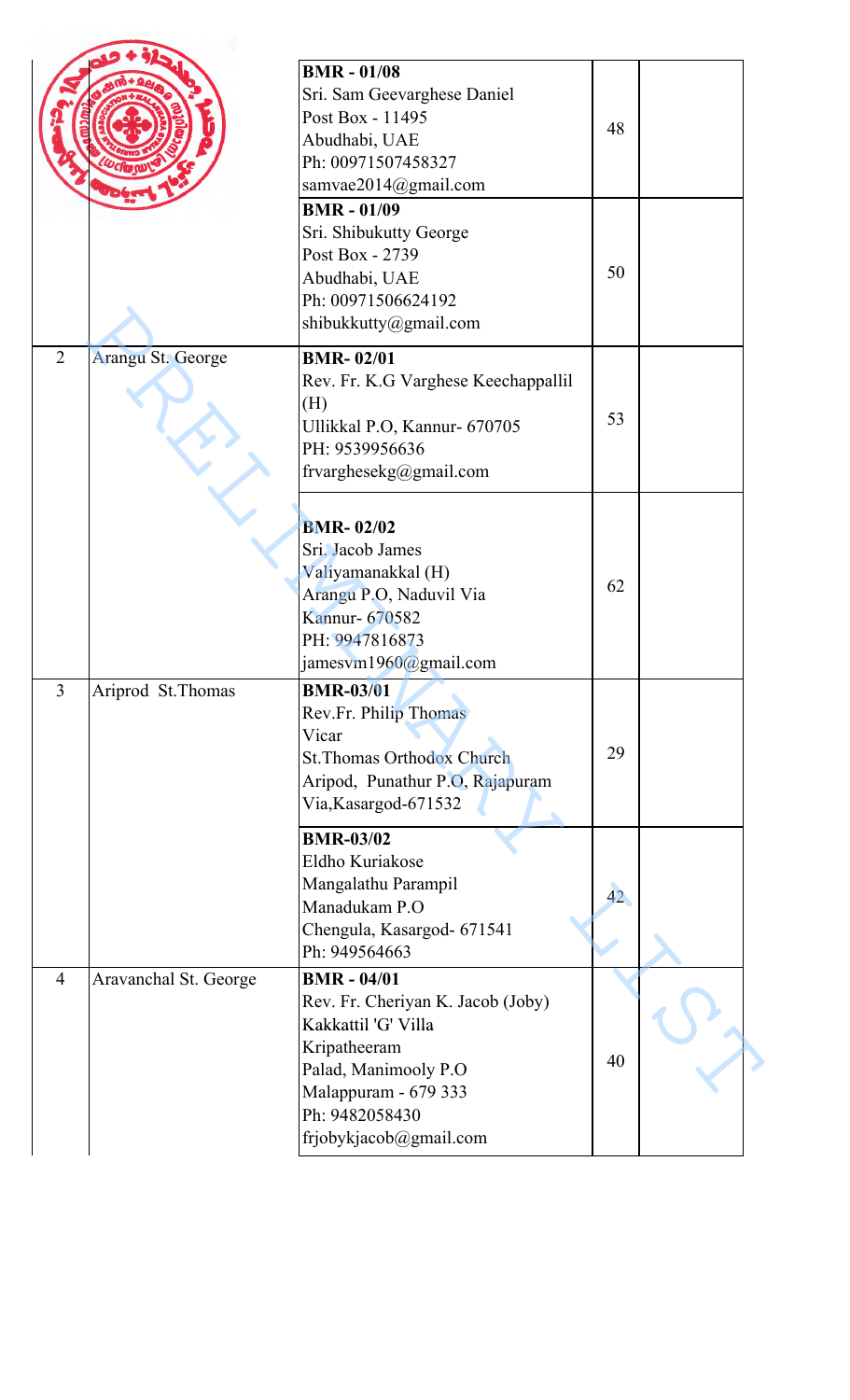|   |                         | <b>BMR - 04/02</b>                             |    |  |
|---|-------------------------|------------------------------------------------|----|--|
|   |                         | Sri. Binoy P. Mathew                           |    |  |
|   |                         | Choondayil House                               |    |  |
|   |                         | Mathil P. O                                    |    |  |
|   |                         |                                                | 50 |  |
|   |                         | Payyannoor<br>Kannur                           |    |  |
|   |                         | Ph: 8289952280                                 |    |  |
|   |                         |                                                |    |  |
|   |                         | alanbinoy20@gmail.com                          |    |  |
|   |                         | <b>BMR - 04/03</b>                             |    |  |
|   |                         | Sri. Ajin Kunnath                              |    |  |
|   |                         | Kunnath House                                  |    |  |
|   |                         | Aravanchal P.O                                 |    |  |
|   |                         | Payyannoor via                                 | 36 |  |
|   |                         | Kannur                                         |    |  |
|   |                         | Ph: 9947408033                                 |    |  |
|   |                         | ajinajikunnath@gmail.com                       |    |  |
| 5 | Birikkulam St.Gregorios | <b>BMR-05/01</b>                               |    |  |
|   |                         | Rev. Fr. John Mathai                           |    |  |
|   |                         | Muringasseril House                            |    |  |
|   |                         | Kottamala P. O, Nileswar (via)                 | 57 |  |
|   |                         | Kasargod (Dist) - 671 314                      |    |  |
|   |                         | Ph: 9495437439                                 |    |  |
|   |                         | frjohnmathai1965@gmail.com                     |    |  |
|   |                         | <b>BMR - 05/02</b>                             |    |  |
|   |                         |                                                |    |  |
|   |                         | Sri. Shaju P<br><b>Puthusseril House</b>       |    |  |
|   |                         | Kinaroor P. O, Birikulam                       | 46 |  |
|   |                         |                                                |    |  |
|   |                         | Kasargod (Dist)-671 533                        |    |  |
| 6 | Brahmavar St.Mary's     | Ph: 94968 31775<br><b>BMR - 06/01</b>          |    |  |
|   | Cathedral               | Rev. Fr. M. C. Mathai                          |    |  |
|   |                         | Maracheril House                               |    |  |
|   |                         | Shalom Villa                                   |    |  |
|   |                         | Kelarai Church Road                            |    |  |
|   |                         |                                                | 62 |  |
|   |                         | Neermarga<br>Pedamale                          |    |  |
|   |                         |                                                |    |  |
|   |                         | D. K. District, Karnataka - 575029             |    |  |
|   |                         | Ph: 9606855027                                 |    |  |
|   |                         | fathermcmathai@gmail.com<br><b>BMR - 06/02</b> |    |  |
|   |                         |                                                |    |  |
|   |                         | Sri. Anil Benedict Rodrigues                   |    |  |
|   |                         | S/o Benect Rodrigues                           |    |  |
|   |                         | Rodrigues House                                |    |  |
|   |                         | <b>Balkady Village</b>                         | 41 |  |
|   |                         | <b>Brahmavar Post</b>                          |    |  |
|   |                         | Uduppi District                                |    |  |
|   |                         | Karnataka - 576 213                            |    |  |
|   |                         |                                                |    |  |
|   |                         | Ph: 9901724784<br>anilrodrigues369@gmail.com   |    |  |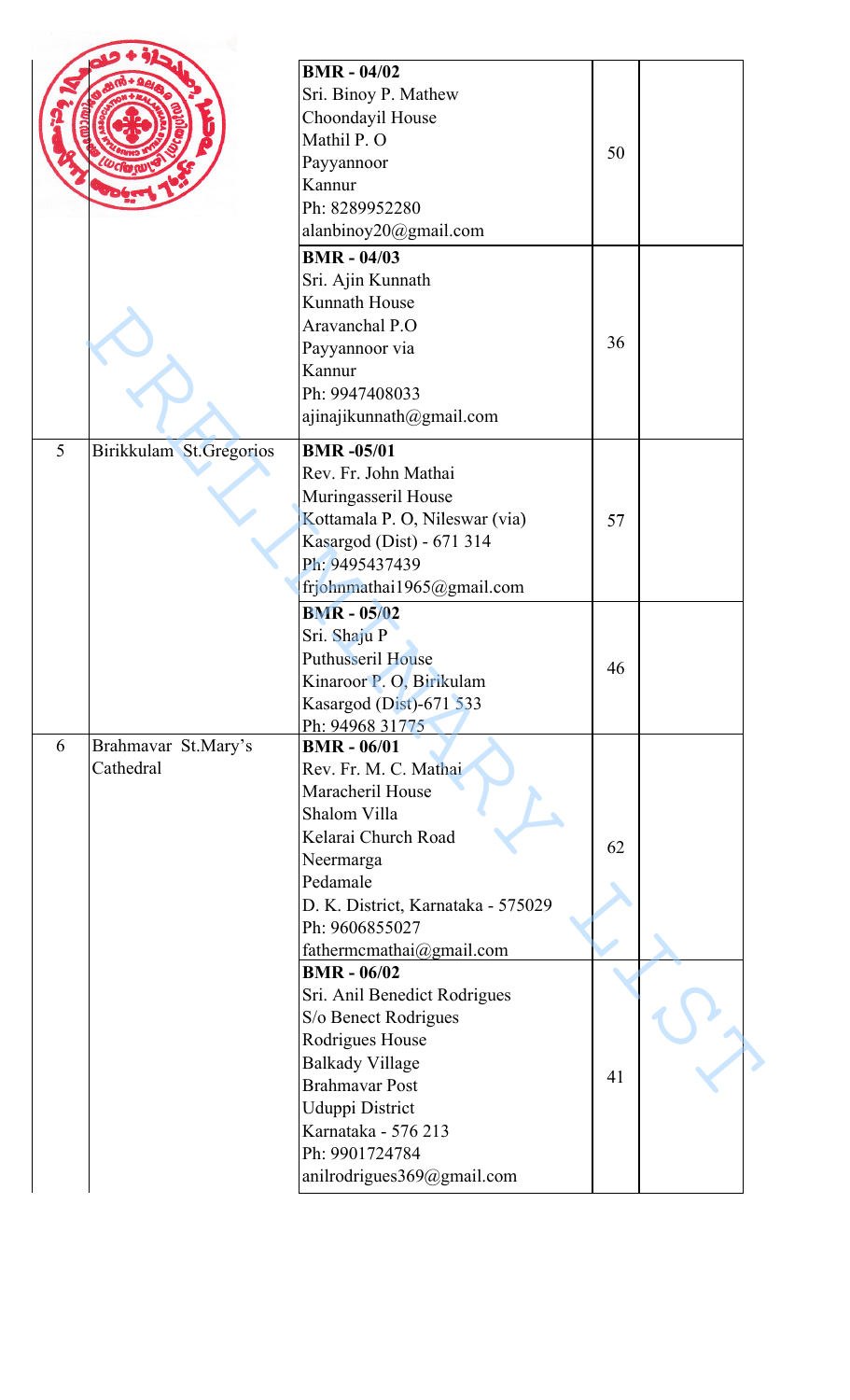| <b>BMR - 06/03</b>                      |    |  |
|-----------------------------------------|----|--|
| Sri. Moses Lewis                        |    |  |
| Akshatha Enterprises                    |    |  |
| Shop No: 4 CODP complex                 |    |  |
| Nantoor Padavu                          |    |  |
| Mangalore, Karnataka                    | 56 |  |
|                                         |    |  |
| Pin: 575 004                            |    |  |
| Ph: 9448144509, 9108490895              |    |  |
| mosjosh02@yahoo.com                     |    |  |
| <b>BMR - 06/04</b>                      |    |  |
| Sri. Salvadore Dennis D'silva           |    |  |
| 1/273, Silver, Kinigarden, Mabukala     |    |  |
| Varambally village                      |    |  |
| Brahmavar, Uduppi Dt.                   | 58 |  |
| Karanataka - 576 213                    |    |  |
| Ph: 8088949278                          |    |  |
|                                         |    |  |
| denisdsilva@outlook.com                 |    |  |
| <b>BMR - 06/05</b>                      |    |  |
| Sri. Valerian Olivera                   |    |  |
| Oliveraval - Rose                       |    |  |
| 3/17 A Alsebettu                        |    |  |
| Airody Village & Post                   | 71 |  |
| Uduppi Dt                               |    |  |
| Karnataka - 576 236                     |    |  |
| Ph: 8123717114                          |    |  |
| valerianolivera8@gmail.com              |    |  |
| <b>BMR - 06/06</b>                      |    |  |
| Sri. Richard D'souza                    |    |  |
| Mariya Villa                            |    |  |
| <b>Aroor Post</b>                       |    |  |
| Thenkabettu                             | 38 |  |
|                                         |    |  |
| Uduppi Dt - 576213                      |    |  |
| Ph: 6363370735<br>richraj2412@gmail.com |    |  |
|                                         |    |  |
| <b>BMR - 06/07</b>                      |    |  |
| Sri. Edwin D'silva                      |    |  |
| S/o Denis D'Silva                       |    |  |
| Room No: 10, House No: 87/4             |    |  |
| Old CST Road, Kalina Village            | 59 |  |
| <b>Santacruz East</b>                   |    |  |
| Mumbai - 400029                         |    |  |
| Ph: 9819441458                          |    |  |
| dsilvaedwin63@gmail.com                 |    |  |
| <b>BMR - 06/08</b>                      |    |  |
| Sri. Felex D'SA                         |    |  |
| S/o Louise D'SA                         |    |  |
| Kavrady Village                         |    |  |
| Kandlur Post - 576211                   | 45 |  |
| Kundapur. TQ, Udupi Dt                  |    |  |
| Karnataka                               |    |  |
| Ph: 9686515536                          |    |  |
|                                         |    |  |
| felexdsa74@gmail.com                    |    |  |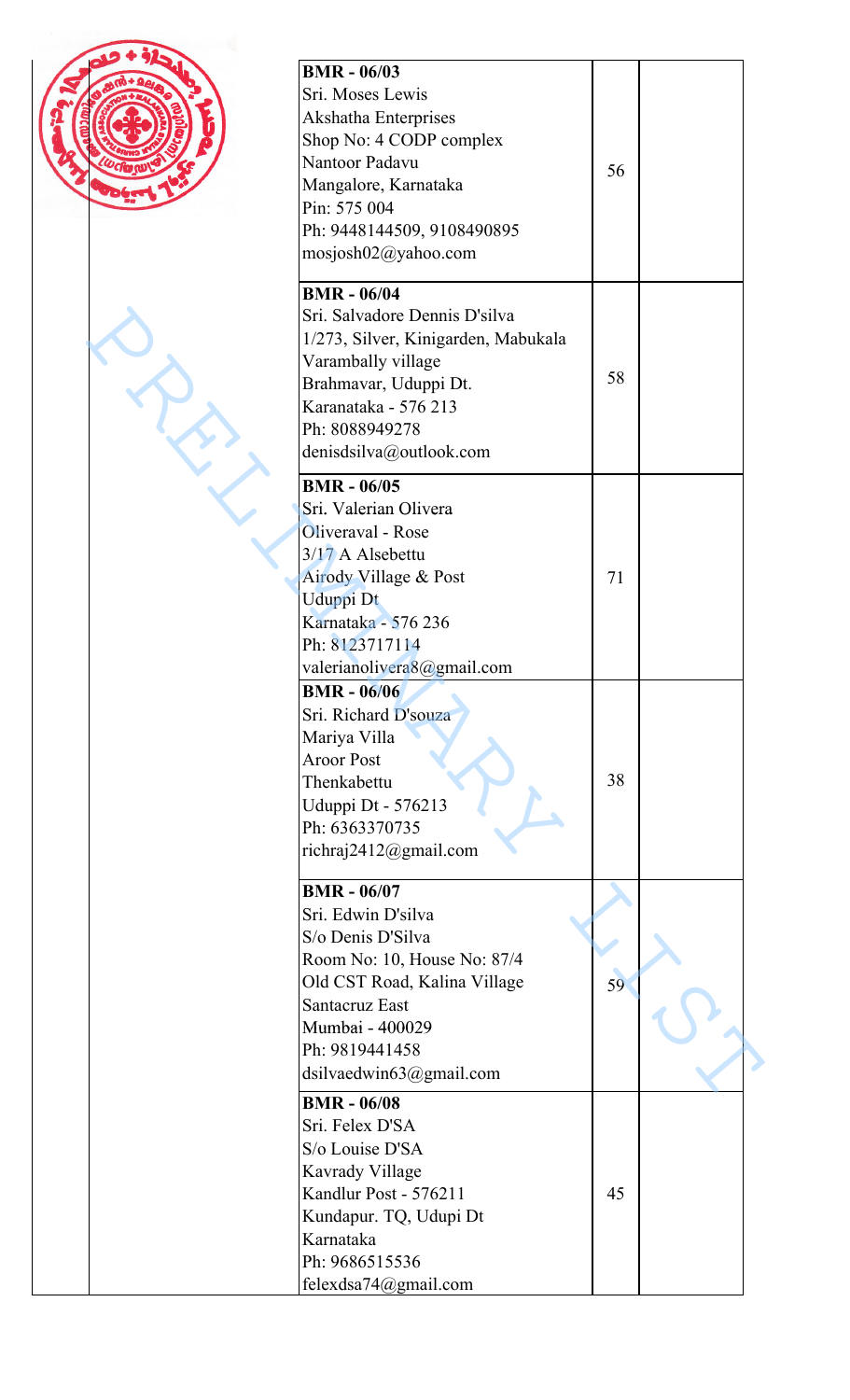|    | <b>Byndoor St. Gregorios</b> | <b>BMR-07/01</b>                   |    |  |
|----|------------------------------|------------------------------------|----|--|
|    |                              | Fr. Noel Lewis                     |    |  |
|    |                              | GSN, Villa                         |    |  |
|    |                              | Airody Village & Post              |    |  |
|    |                              | Udupi (Dist)                       | 33 |  |
|    |                              | Karnataka - 576 226                |    |  |
|    |                              |                                    |    |  |
|    |                              | Ph: 9972699687                     |    |  |
|    |                              | noellewis700@gmail.com             |    |  |
|    |                              | <b>BMR-07/02</b>                   |    |  |
|    |                              | Sri. Adv. Mobi P. C                |    |  |
|    |                              | PMR/O, Taggarse Village            | 38 |  |
|    |                              | Byndoor Taluk, Udupi (Dist)        |    |  |
|    |                              | Pin 576 214                        |    |  |
|    |                              | Ph: 9242476404                     |    |  |
| 8  | Chuzhali St.George           | <b>BMR-08/01</b>                   |    |  |
|    |                              | Fr. Joshua OIC                     |    |  |
|    |                              | St. George Orthodox Church,        |    |  |
|    |                              | Chuzhali P.O, Pollayadu,           | 53 |  |
|    |                              | Kannur, Taliparamba,               |    |  |
|    |                              | Kerala - 670142,                   |    |  |
|    |                              | Ph: 9447593346                     |    |  |
|    |                              |                                    |    |  |
|    |                              | <b>BMR-08/02</b>                   |    |  |
|    |                              | Sri. Ajeesh K. T                   |    |  |
|    |                              | Karoott House, Chuzhali P.O        | 23 |  |
|    |                              | Taliparamba (Via)                  |    |  |
|    |                              | Kannur, Kerala - 670 142           |    |  |
|    |                              | Ph: 8943085285                     |    |  |
| 9  | Eattukudakka St.Mary's       | <b>BMR-09/01</b>                   |    |  |
|    |                              | Rev. Fr. Eldo Kuriakose            |    |  |
|    |                              | Anjippilliyil (H)                  | 33 |  |
|    |                              | Maikavu P.O, Calicut- 673573       |    |  |
|    |                              | PH: 9995439333                     |    |  |
|    |                              | eldokuriakose88@gmail.com          |    |  |
|    |                              | <b>BMR-09/02</b>                   |    |  |
|    |                              | Sri. Jose Varghese                 |    |  |
|    |                              | Kaithavana (H)                     | 65 |  |
|    |                              | Chembrakanam, Thimiri P.O,         |    |  |
|    |                              | Cheruvathur, Kasargode- 671313 PH: |    |  |
|    |                              | 9446696429                         |    |  |
| 10 | Hegla Mar Gregorios          | <b>BMR-10/01</b>                   |    |  |
|    |                              | Rev. Fr. P. A. Johnson             |    |  |
|    |                              | Hill Side Apartment                |    |  |
|    |                              | Flat No: 003                       | 55 |  |
|    |                              | Shakthi Nagar                      |    |  |
|    |                              | Mangalore - 575 016                |    |  |
|    |                              | Ph: 9741761868                     |    |  |
|    |                              | <b>BMR-10/02</b>                   |    |  |
|    |                              | Sri. Abraham Mani                  |    |  |
|    |                              | <b>Ezhamalil House</b>             |    |  |
|    |                              | Heggala Village                    | 53 |  |
|    |                              | Virajpet - 571 219                 |    |  |
|    |                              | Ph: 9449985385                     |    |  |
|    |                              |                                    |    |  |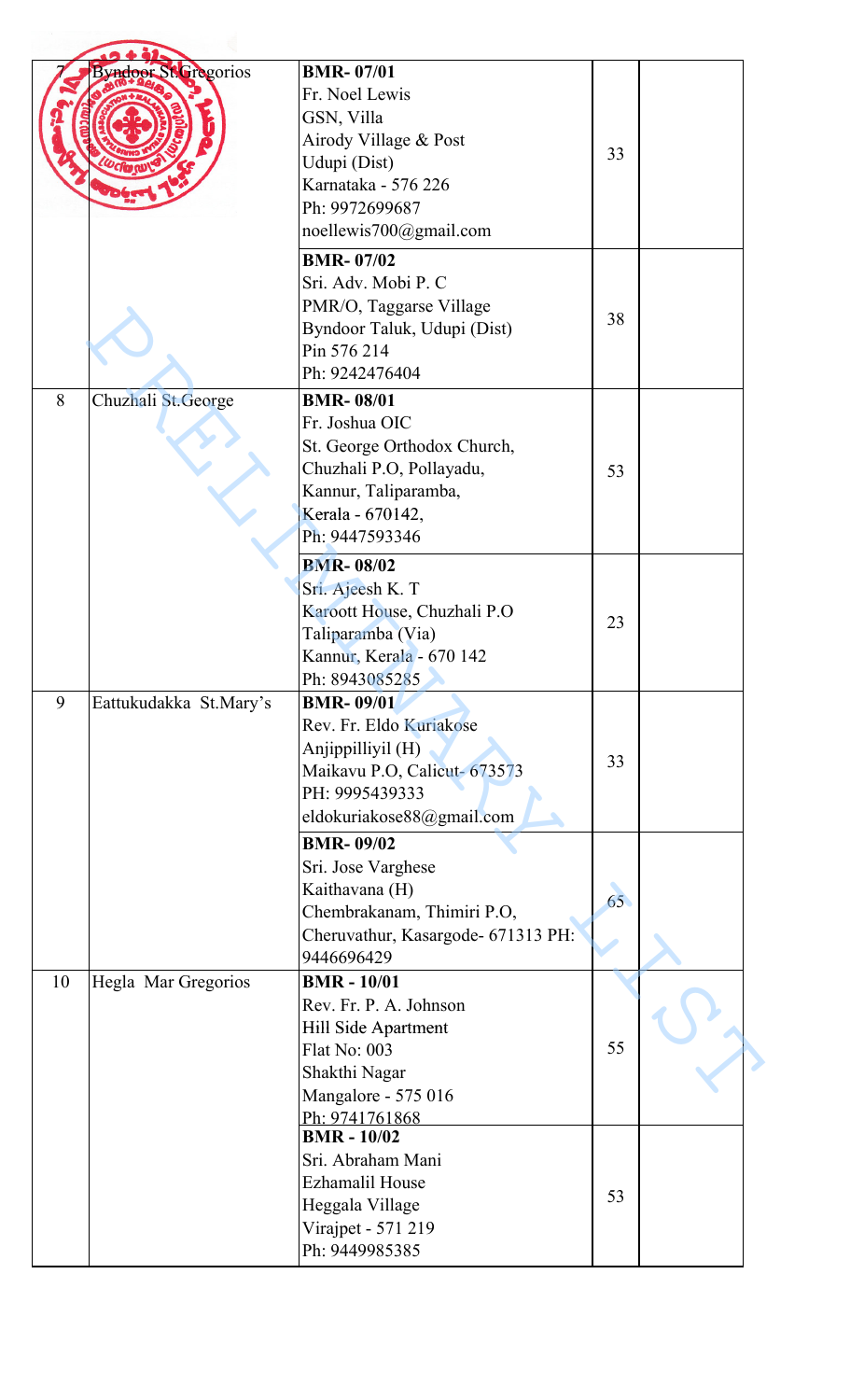|    | <b>St</b> George<br>chilampady | <b>BMR-11/01</b><br>Rev.Fr. Paul Jacob<br>Georgian Pilgrim Centre, Ichilampady<br>St.George Orthodox Church<br>Ichilampady P.O<br>Kabada, D. K - 574229<br>ph: 7411242415, 7411242416<br>frpaulose12@gmail.com     | 41 |  |
|----|--------------------------------|--------------------------------------------------------------------------------------------------------------------------------------------------------------------------------------------------------------------|----|--|
|    |                                | <b>BMR-11/02</b><br>Sri. T. P Kurian<br>Kallarbha House<br>Ichilampady P.O<br>Kabada, D. K - 574229<br>Ph: 9980881897<br>kuriantp88@gmail.com                                                                      | 51 |  |
| 12 | Kadumeni St.George             | <b>BMR</b> - 12/01<br>Rev. Fr. Sijin Mathew<br>Abin Villa Shiva Nagara 2nd Cross<br>Road, Parkala Post, Herga Village<br>Udupi TQ & Dist Udupi<br>Karnataka - 576 107<br>Ph: 9995937792<br>frsijinmathew@gmail.com | 30 |  |
|    |                                | <b>BMR-12/02</b><br>Sri. Kuriakose P. C<br>Puthuparambil House<br>Kadumeni P.O<br>Kadumeni, Kasargod - 670511<br>Ph: 9747335950<br>emmanuvelshibu971@gmail.com                                                     | 50 |  |
| 13 | Kalanja St. Marys              | <b>BMR-13/01</b><br>Rev.Fr. Lawrence D souza<br>Balakudru, Hungerkath P.O<br>Udupi, Karnataka<br>Ph: 7406897233                                                                                                    |    |  |
|    |                                | <b>BMR-13/02</b><br>Sri. Joy P.C<br>3-103 Pulimaralkodi Haise<br>Nidle P.O, Kalenja<br>Kajathad-Bethanjedu<br>Ph: 9741845053<br>pc.joy467@gmail.com                                                                | 58 |  |
| 14 | Karayathumchal St.Mary's       | <b>BMR</b> - 14/01<br>Rev. Fr. Antony Marin D'silva<br>Mount Horeb Bishop House<br>Balika Ashram Road<br>Kankanady, Mangalore<br>Pin - 575 002<br>Ph: 8762399314                                                   | 31 |  |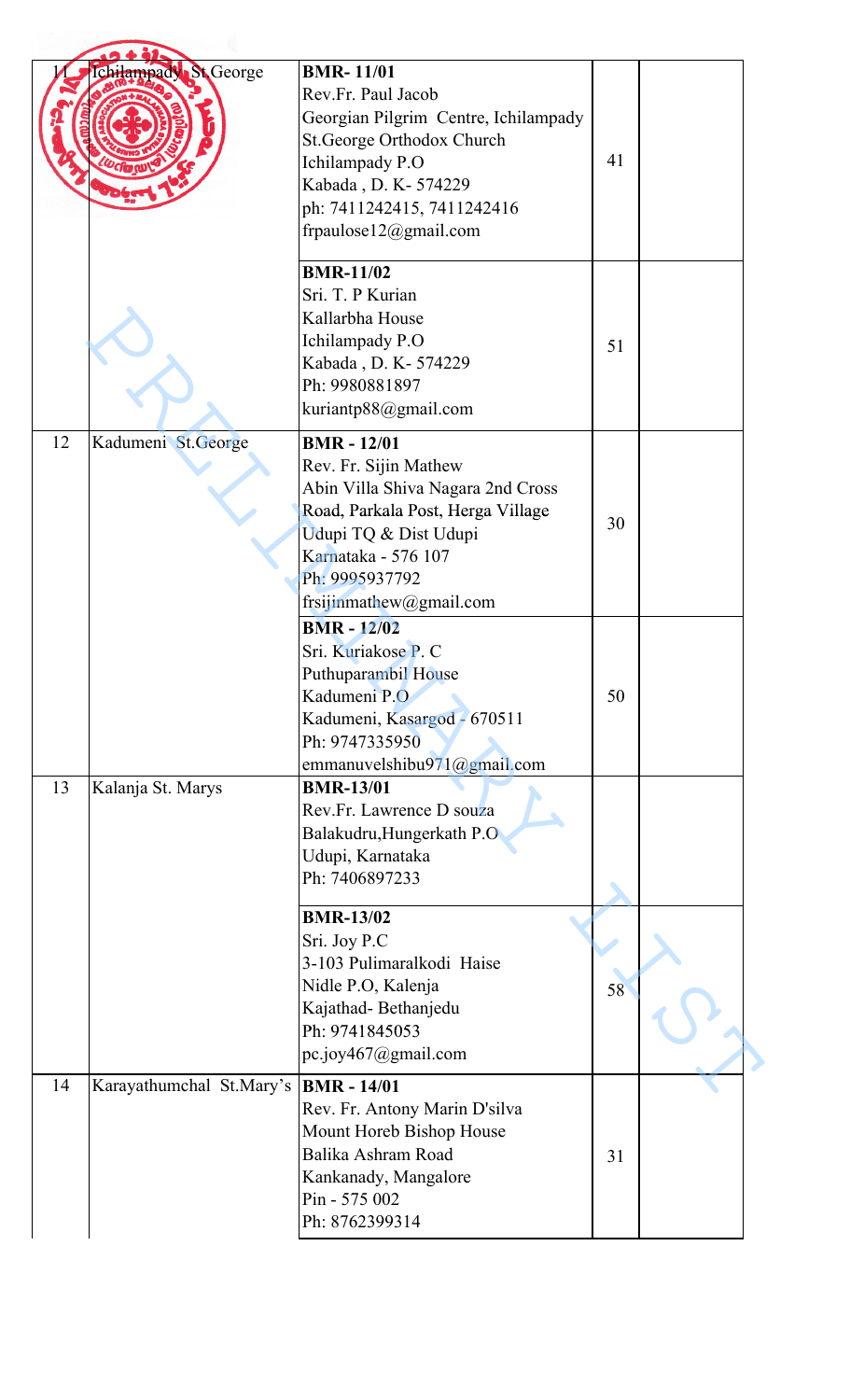|    |                      | <b>BMR</b> - 14/02               |    |         |
|----|----------------------|----------------------------------|----|---------|
|    |                      |                                  |    |         |
|    |                      | Sri. Shintu Varghese             |    |         |
|    |                      | Vettacheril House                |    |         |
|    |                      | Chembamthotti P.O                | 35 |         |
|    |                      | Karayathumchal                   |    |         |
|    |                      | Kannur (Dist) - 670 631          |    |         |
|    |                      | Ph: 8590339305                   |    |         |
| 15 | Karugunda St. George | <b>BMR - 15/01</b>               |    |         |
|    |                      | Rev. Fr. Thomas Mathew           |    |         |
|    |                      | St. George Othodox Church        |    |         |
|    |                      | Karugunda NR Pura                |    |         |
|    |                      | <b>Shetty Koppa Post</b>         |    |         |
|    |                      | Chickmanglore (Dist)             | 33 |         |
|    |                      | Karnataka - 577 134              |    |         |
|    |                      | Ph: 8089446946                   |    |         |
|    |                      | frthomasmathewchowkayil@gmail.co |    |         |
|    |                      |                                  |    |         |
|    |                      | m                                |    |         |
|    |                      | <b>BMR</b> - 15/02               |    |         |
|    |                      | Sri. Yakoob M. M                 |    |         |
|    |                      | Moosherpilli House               |    |         |
|    |                      | Shetty Koppa P.O                 |    |         |
|    |                      | NR Pura Chickmanglore            |    |         |
|    |                      | Karnataka                        |    |         |
|    |                      | Ph: 9008992423                   |    |         |
| 16 | Kasargode St.Mary's  | <b>BMR-16/01</b>                 |    | M.C.    |
|    |                      | Rev. Fr. Geevarghese Mathew      |    | Member  |
|    |                      | St. Mary's Orthodox Church       |    | 2017-22 |
|    |                      | Kasargod, Pulikunnu P. O         |    |         |
|    |                      | Kasargod - 671121                |    |         |
|    |                      |                                  |    |         |
|    |                      | <b>BMR</b> - 16/02               |    |         |
|    |                      | Sri. Biju K. Mani                |    |         |
|    |                      | Kannukuzhiyil House              |    |         |
|    |                      | Chalakunnu                       |    |         |
|    |                      | Vidyanagar P.O                   | 52 |         |
|    |                      | Kasargod                         |    |         |
|    |                      | Ph: 9447490655                   |    |         |
|    |                      | bijukmani419@gmail.com           |    |         |
|    |                      |                                  |    |         |
| 17 | Kozhichal St.Mary's  | <b>BMR-17/01</b>                 |    |         |
|    |                      | Fr. Abraham Thomas               |    |         |
|    |                      | St. Mary's Orthodox Church       | 30 |         |
|    |                      | Kozhichal P. O - 670 511         |    |         |
|    |                      | Ph: 9880265940                   |    |         |
|    |                      | <b>BMR - 17/02</b>               |    |         |
|    |                      | Sri. Ullas P. John               |    |         |
|    |                      | Puthupallyparambil               | 48 |         |
|    |                      | Kozhichal P. O                   |    |         |
|    |                      | Pin - 670 511                    |    |         |
|    |                      | Ph: 9846163138                   |    |         |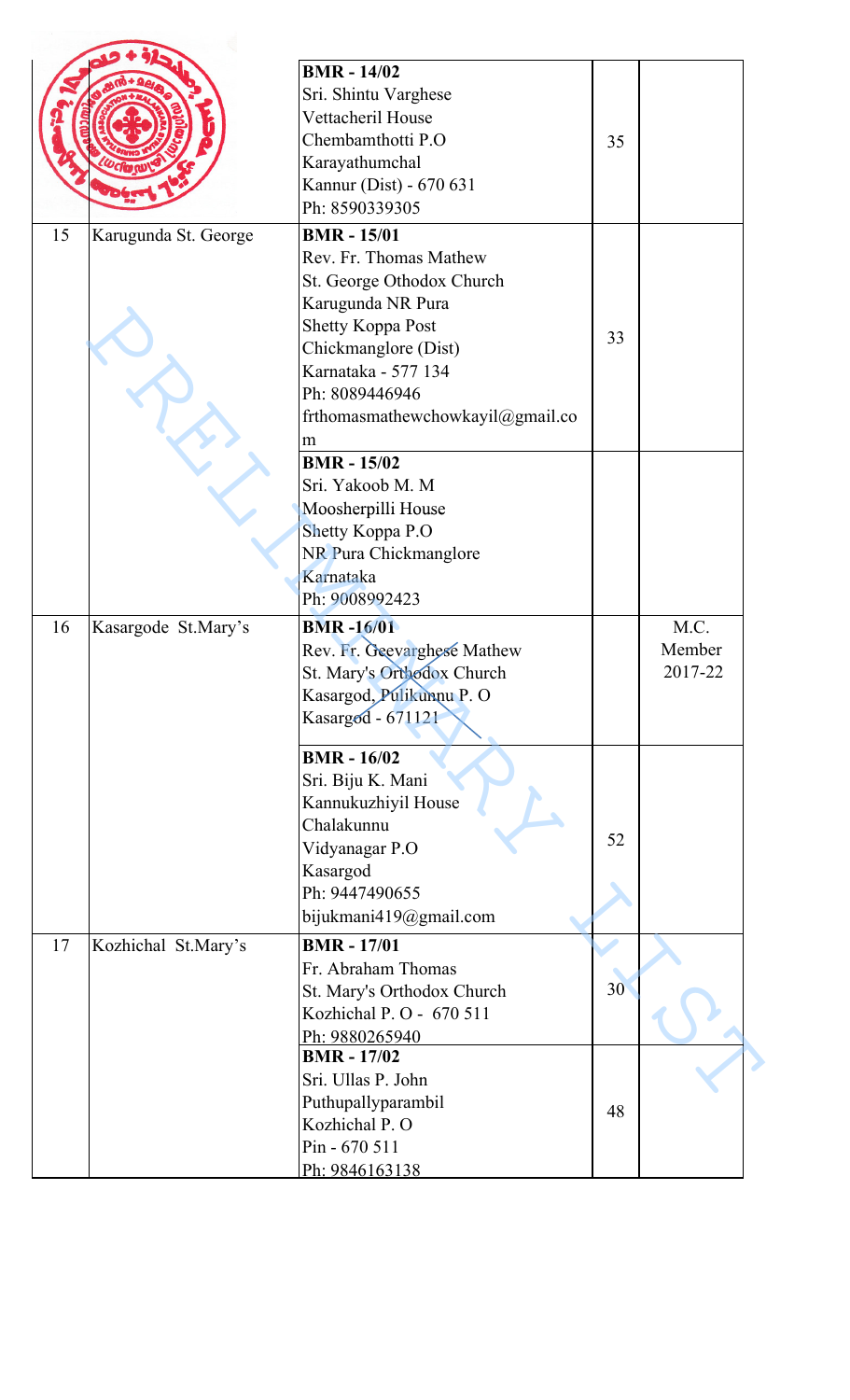|    | Gregorios<br><b>Bt.</b><br>alom | <b>BMR-18/01</b><br>Rev.Fr. Sam T. Samuel<br>St. Gregorios Orthodox Church, Malom<br>Dargus, Vellarikundu,<br>Kasargodu-671534<br>Ph: 8380009441                                       | 43 |  |
|----|---------------------------------|----------------------------------------------------------------------------------------------------------------------------------------------------------------------------------------|----|--|
|    |                                 | <b>BMR-18/02</b><br>Sri. Paul Kurian<br>Plackal House<br>Nattakal P.O<br>Karuvankayam, Vellarikundu<br>Kasargod-671534<br>Ph: 9495080812<br>shibuts22@gmail.com                        | 64 |  |
| 19 | Mangalore St. Gregorios         | <b>BMR</b> - 19/01<br>Rev. Fr. V. C. Jose Chemmanam<br>St. Gregorios Orthodox Church<br>JB Lobo Road, Kottara<br>Chowki, Ashok Nagar Post<br>Mangalore - 575 006<br>Ph: 9686587531     | 58 |  |
|    |                                 | <b>BMR-19/02</b><br>Sri. Varghese M. R<br>Madathileth<br>10-20/I Mugrody<br>Konchady P.O<br>Mangalore - 575 008<br>Ph: 9379233444<br>vmrmadathil@gmail.com                             | 46 |  |
|    |                                 | <b>BMR</b> - 19/03<br>Mr. Biju Eapen<br>Cheriyath<br>203 Proximus Apartment<br>Urwastore<br>Ashoknagar P.O<br>Mangalore - 575006<br>Ph: 9591803006<br>eapebiju $@g$ mail.com           | 55 |  |
| 20 | Mardala St.Mary's               | <b>BMR-20/01</b><br>Rev.Fr. Mathew John (Sujay)<br>St. Mary's OSC, Mardala<br>Bautra Village, Kadaba Taluk<br>Mangalore, Karnataka-574230<br>Ph: 8296427146<br>sujayiohnstor@gmail.com | 34 |  |
|    |                                 | <b>BMR-20/02</b><br>Sri. Jacob K.P<br>Kaithakoombile<br>Mardala P.O, Ithur Village<br>Kabada, Mangalore-574230<br>Ph: 9742469983                                                       | 71 |  |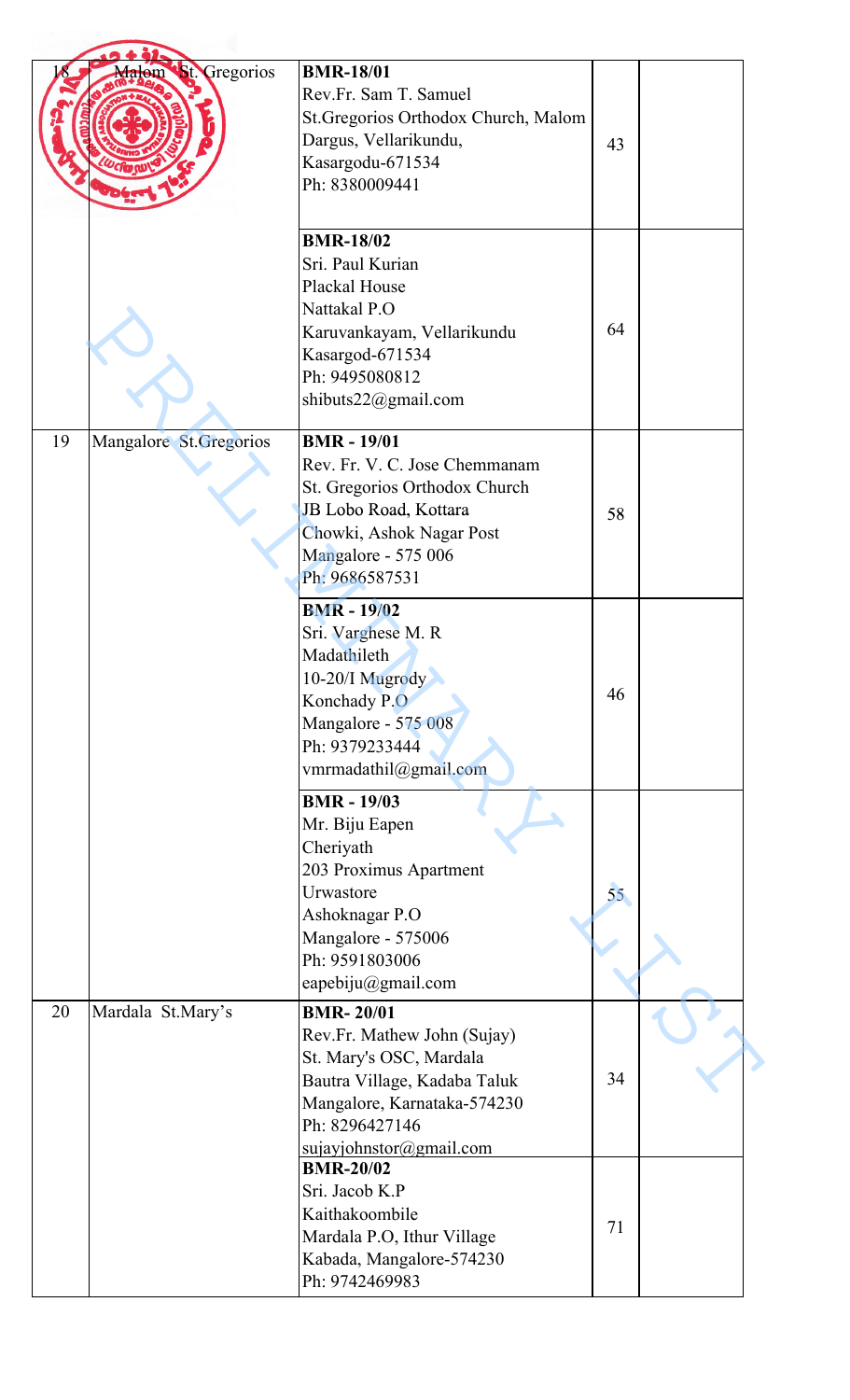|    | Manipal St. Thomas             | <b>BMR-21/01</b><br>Rev.Fr. Joseph Chacko<br>Vicar<br>St.ThomasOrthodox Church<br>Manipal-576104<br>Ph: 9900728443<br>frjosephchacko82@gmail.com                                                           | 39 |  |
|----|--------------------------------|------------------------------------------------------------------------------------------------------------------------------------------------------------------------------------------------------------|----|--|
|    |                                | <b>BMR-21/02</b><br>Dr. V.I George<br>Professor & Head EEE<br>MBCCET, Peermade<br>Ph: 9448548101<br>vig rect@yahoo.com                                                                                     | 61 |  |
| 22 | Narasiharajapuram<br>St.Mary's | <b>BMR-22/01</b><br>Rev. Fr. Benny Mathew<br>St. Mary's Orthodox Syrian Church<br>Bastimatt, N. R. Pura<br>Chick Manglore, Karnataka - 577134<br>Ph: 9449962067, 7204334117<br>bennyachen@gmail.com        | 46 |  |
|    |                                | <b>BMR</b> - 22/02<br>Sri. Raju M. P<br><b>Moleyil House</b><br>Chetti Kurige, Sutha P.O<br>N. R. Pura - 577134<br>Ph: 9886496230<br>rajupaul0556@gmail.com                                                | 65 |  |
|    |                                | <b>BMR - 22/03</b><br>Sri. P. M. Kuriachen<br>Punnurpillil House<br>Mundalli, Janatha Colony<br>Nagalarpura, B-11, Koumore P.O<br>N. R. Pura - 577134<br>Ph: 9449653266, 7975276800<br>kuriachan@gmail.com | 63 |  |
| 23 | Narkilakadu St.Mary's          | <b>BMR-23/01</b><br>Rev.Fr. Joseph Varghese (Shajan)<br>Vadakkemundakodiyil<br>Edanad P.O<br>Chengannur-689123<br>Ph: 9447097318<br>fr.shajanvarghese@ymail.com                                            | 47 |  |
|    |                                | <b>BMR-23/02</b><br>Sri.C.C. Kurian<br>Chalasseril<br>Kottamala P.O<br>Neelaswaram, Kasargod-671314<br>Ph: 8281858041                                                                                      | 78 |  |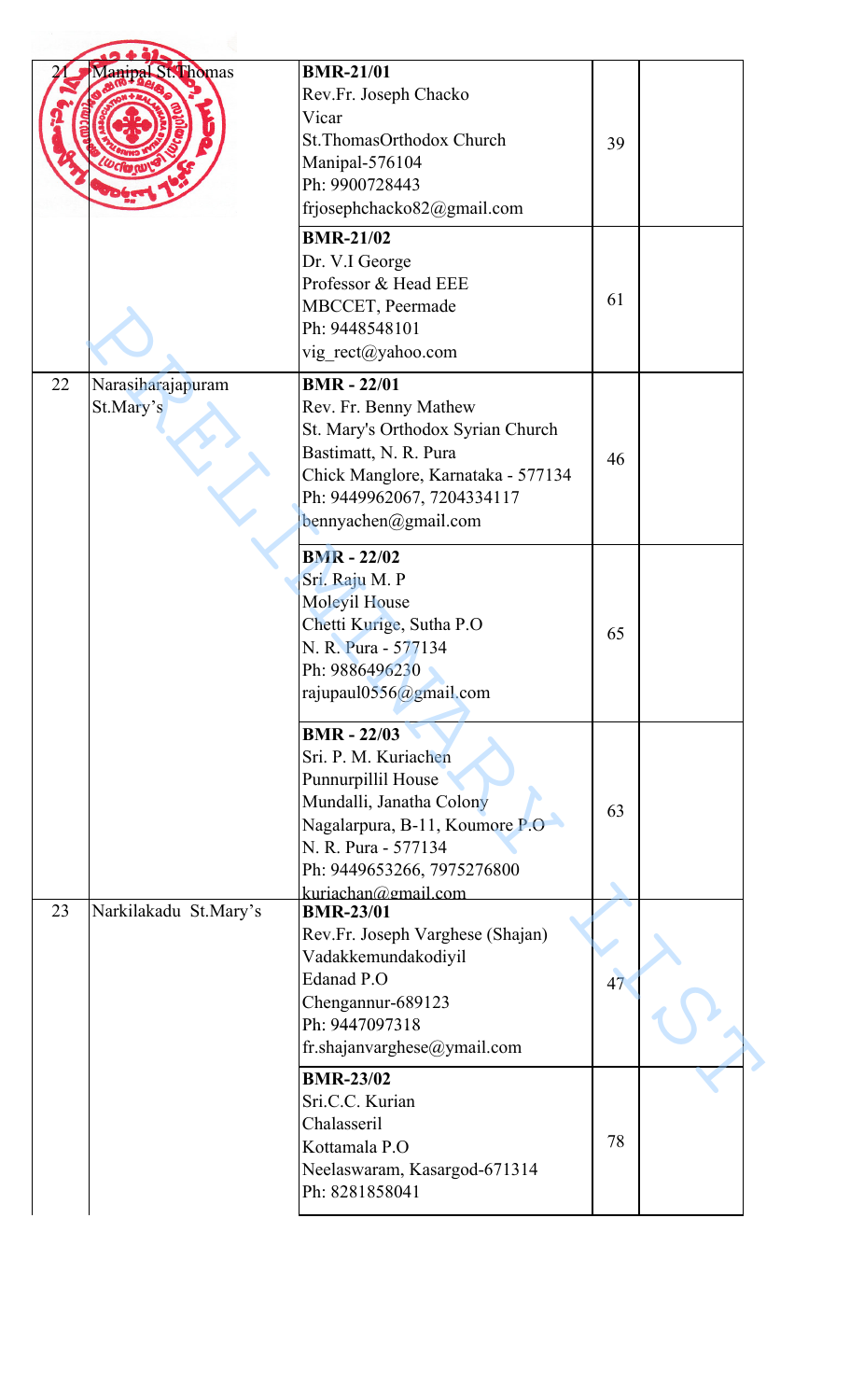|    |                        | <b>BMR-23/03</b><br>Sri. Babu Mathew<br>Edasseril<br>Kottamala P.O<br>Neelaswaram, Kasargod-671314<br>Ph:9048666127<br>babumathew127@gmail.com                                     | 52 |  |
|----|------------------------|------------------------------------------------------------------------------------------------------------------------------------------------------------------------------------|----|--|
| 24 | Nelliadi St. Gregorios | <b>BMR</b> - 24/01<br>Rev. Fr. Varughese Thomas<br>Thevarkattil House<br>Paddadka, Nellyade via P.O<br>Kadabe TQ, D. K - 574229<br>Ph: 09483336800<br>varghesethomas1976@gmail.com | 46 |  |
|    |                        | <b>BMR-24/02</b><br>Sri. Siju Varghese<br>4-13 Erthila Mande, National High<br>Way, Nelyady P.O<br>Kowkrodi, DK - 574229<br>Ph: 7996883053<br>ashishkumar18454@gmail.com           |    |  |
| 25 | Padangady St. Mary's   | <b>BMR-25/01</b><br>Rev.Fr. Lawrence David Crasta<br><b>St.Antony's OS Church</b><br>Ammunje, Thenkabettu P.O<br>Udupi-576105<br>Ph: 9448547722<br>frdavidcrasta@gmail.com         | 44 |  |
|    |                        | <b>BMR-25/02</b><br>Sri. Babu John<br>Mathanady House<br>Gardady P.O<br>Belthanagady-574217<br>Ph: 9481765684                                                                      | 54 |  |
| 26 | Pakkanjikadu St.George | <b>BMR-26/01</b><br>Rev. Fr. P. C. Alex<br>Perothu House<br>West Ellari P.O<br>Neelaswaram, Kasargod<br>Pin - 671 314<br>Ph: 9446297447<br>fralexpc11@gmail.com                    | 61 |  |
|    |                        | <b>BMR-26/02</b><br>Sri. Thomas Zacharia<br>Cherickal House<br>Cherupuzha P.O<br>Payyannor, Kannur - 670 511<br>Ph: 94475 42099<br>thomasscariya4268@gmail.com                     | 53 |  |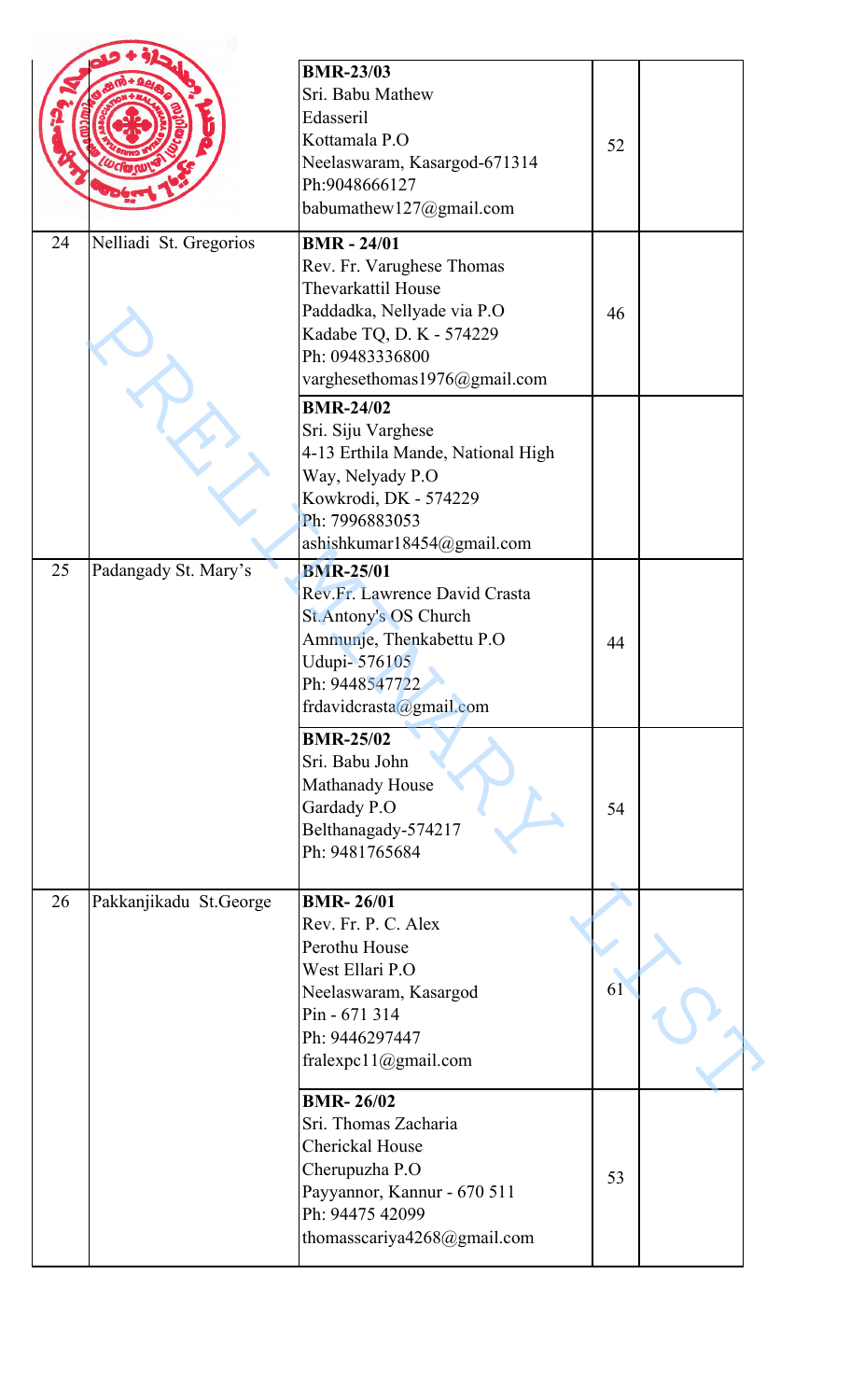|    | anan-                  | <b>BMR - 27/01</b><br>Rev. Fr. Varughese V. Philipose<br>G-2 Melody Apartments<br>Sequeira Enclave Phase I<br>Building No: 3<br>Alto Ribandhar<br>Near Bal Bharathi School<br>Panjim, Goa<br>Ph: 9741972174<br>jojikallooppara@gmail.com | 39 |  |
|----|------------------------|------------------------------------------------------------------------------------------------------------------------------------------------------------------------------------------------------------------------------------------|----|--|
|    |                        | <b>BMR</b> - 27/02<br>Sri. Prasad Koshy<br><b>House No: 1706</b><br>Gopal Nagar<br>Porvorim Goa - 403521<br>Ph: 9421153909<br>prasadkoshy1706@gmail.com                                                                                  | 54 |  |
|    |                        | <b>BMR - 27/03</b><br>Sri. Vinny K. Daniel<br>House No: 541<br>Bagawada Sanvordem<br>South Goa - 403704<br>Ph: 8861348946<br>vinnydaniel1975@gmail.com                                                                                   | 47 |  |
| 28 | Pathavu St.George      | <b>BMR-28/01</b><br>Rev.Fr. Varghese P.A<br>Panampadickel<br>Noojibalthila P.O<br>Kadaba, D.K, Karnataka-574221<br>Ph: 8722710098<br>fr.varghese2020@gmail.com                                                                           | 29 |  |
|    |                        | <b>BMR-28/02</b><br>Sri. Raju K.S<br>S/o John Sakariya<br>2-95 Kandathadka, Kunthoor, Pevabe,<br>Kadaba, Karnataka-574285<br>Ph: 9741438990                                                                                              | 51 |  |
| 29 | Payyavor St. Gregorios | <b>BMR-29/01</b><br>Rev.Fr. Geevarghese Varghese<br>Valethu (H)<br>Puliyoor P.O<br>Chengannur-689510<br>Allepey<br>Ph: 9166718246                                                                                                        | 31 |  |
|    |                        | <b>BMR-29/02</b><br>Sri.Geevarghese P.M<br>Pazhayidathu<br>Mutharikulam<br>PayyavurP.O<br>Kannur-670633<br>Ph: 9495494693                                                                                                                | 54 |  |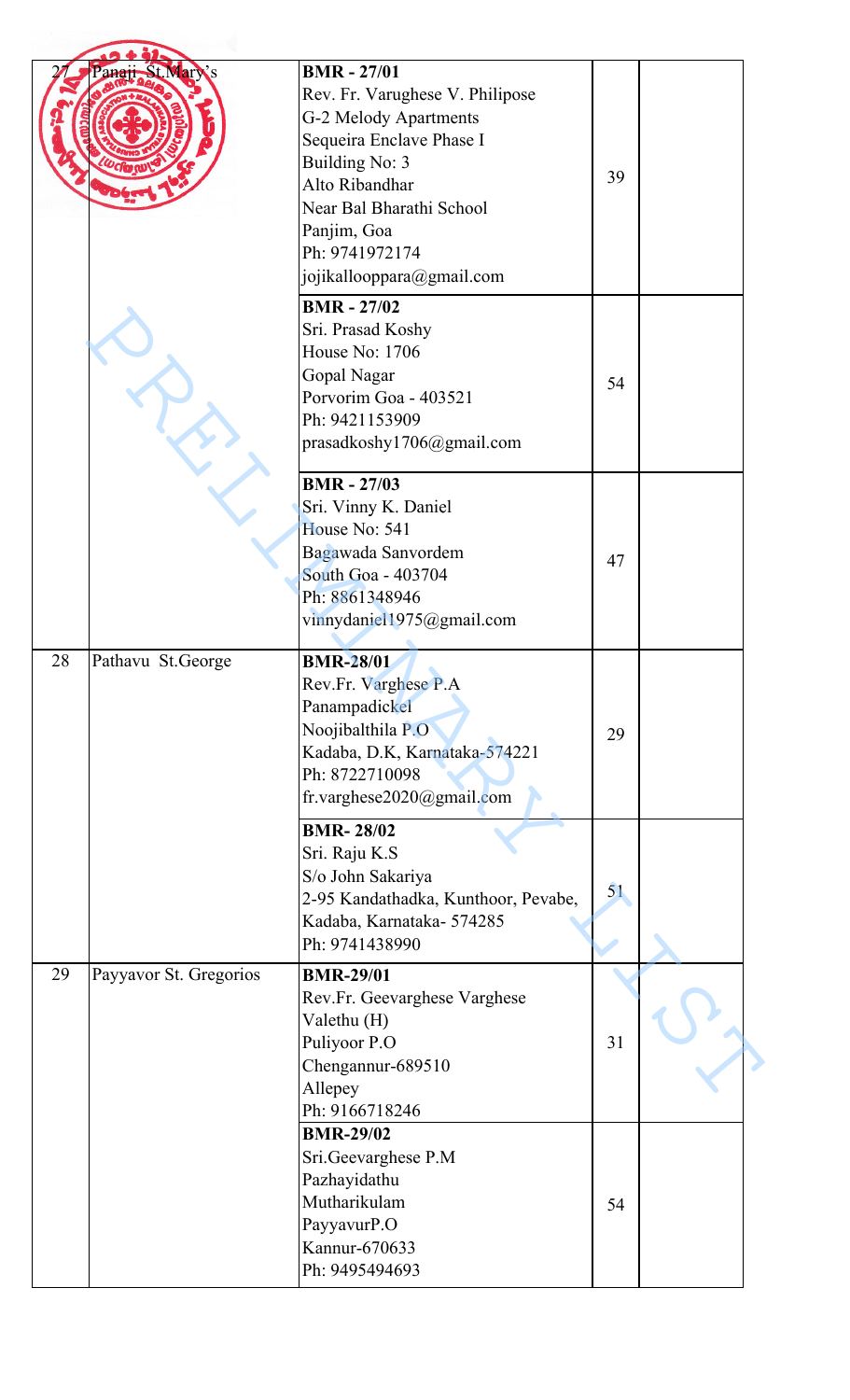|    | Renjilady<br><b>St Thomas</b> | <b>BMR-30/01</b><br>Rev.Fr. Kuriakose Thomas Pillachira<br>Vicar<br>St. Thomas OSC, Renjilady P.O.<br>Puttur, D.K 574221<br>Ph: 9731150920<br>sunilpallichira@gmail.com              | 43 |  |
|----|-------------------------------|--------------------------------------------------------------------------------------------------------------------------------------------------------------------------------------|----|--|
|    |                               | <b>BMR-30/02</b><br>Sri. P.K Varghese<br>Puduparampil(h)<br>Kutrupady Village, Kadaba, D.K<br>Ph: 9880918147                                                                         | 74 |  |
|    |                               | <b>BMR-30/03</b><br>Sri. Vinod Thomas<br>Thekke Pezhunkattil<br>Kutrupady P.O<br>Kadaba, Mangalore<br>Ph: 9686125967<br>vinod.vinu.tt@gmail.com                                      | 38 |  |
| 31 | Sampiadi St.Mary's            | <b>BMR-31/01</b><br>Rev. Fr. Zachariah Mathew<br>St. Mary's Orthodox Church<br>Sampiadi<br>Shiradi P.O, Kadaba Taluk, DK-<br>574198<br>Ph: 7356400210<br>frzachariahmathew@gmail.com | 32 |  |
|    |                               | <b>BMR-31/02</b><br>Sri. Shaji P.A<br>Pudumullil House<br>Shibaje P.O<br>Belthanady Taluk, D.K-574198<br>Ph: 8105438194<br>danyshaji14@gmail.com                                     | 47 |  |
|    |                               | <b>BMR-31/03</b><br>Sri. Shailesh K.A<br>Kadthimar House<br>Hathyadka Village, Arasinamakki P.O,<br>Belthangady Taluk- DK-574198, Ph:<br>9964667980<br>shailesh318@gmail.com         | 35 |  |
| 32 | Siddhapura St.Mary's          | <b>BMR-32/01</b><br>Rev. Fr. Mathai K. Abraham<br>Kakkattukudi House<br>Mullathodu, Siddapura<br>S. Kodagu, Karanataka - 571253<br>Ph: 9113659025<br>kamathi1989@gmail.com           | 32 |  |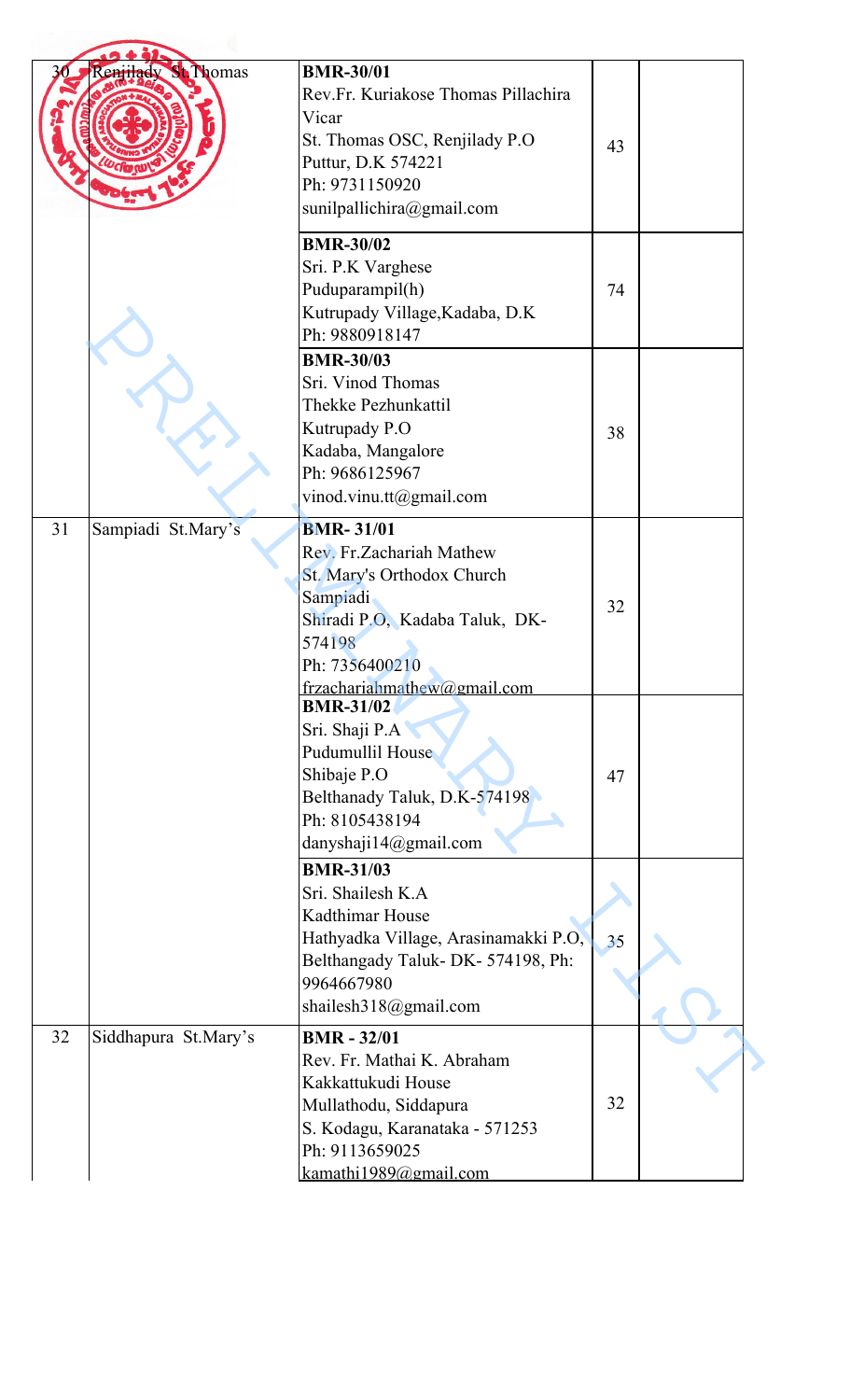| 33 | Shimoga St.George         | <b>BMR - 32/02</b><br>Sri. Ayju Mathews<br>Chakkmukal House<br>Heravanadu P.O<br>Madikeri, Kodagu - 571 201<br>Ph: 9448720628, 8272295849<br>ayjucoorg@gmail.com<br><b>BMR-33/01</b>                                              | 62       |  |
|----|---------------------------|-----------------------------------------------------------------------------------------------------------------------------------------------------------------------------------------------------------------------------------|----------|--|
|    |                           | Fr. Abraham Kuriakose<br>Near S. Ms College<br>Kuriakose Villa, Behind Mother Palace<br>Hotel, Brahmavar P.O<br>Pin - 576 213 Udupi Dist<br>Ph: 09482346345<br>ajithgrace@yahoo.com                                               | 39       |  |
|    |                           | <b>BMR-33/02</b><br>Sri. Nidhin Olikara<br>Olikara Tractors<br><b>Shankar Mattu Road</b><br>Shimoga - 577 201<br>Ph: 9448824625<br>olikara@gmail.com                                                                              | 41       |  |
| 34 | Thannir Panthal St.George | <b>BMR-34/01</b><br>Rev. Fr. Geevarghese K.M<br><b>Shalom Bhavan</b><br>Sree-Hari layout<br>Madoor, Kottackar, Mangalore-<br>575022<br>PH: 9110290040, 9497885301                                                                 | 40       |  |
|    |                           | <b>BMR-34/02</b><br>Sri. Biju Mathew P.<br>Pannicheril (H)<br>Thayanoor P.O, Kasargod- 671531 PH:<br>7907700744, 9495707225                                                                                                       | 46       |  |
| 35 | Vanchiyam St.George       | <b>BMR-35/01</b><br>Rev. Fr. Siju Zach Vettiyar Molathu<br>(H), Vettiyar P.O Mavelikara,<br>Alappuzha- 690558<br>Ph: 9947397663<br><b>BMR-35/02</b><br>Sri. Babu P.V<br>Pullickaparambil House<br>Vanchiyam, Chandanakkampara P.O | 42<br>66 |  |
|    |                           | Payyavoor, Kannur - 670633<br>PH: 9400829697                                                                                                                                                                                      |          |  |